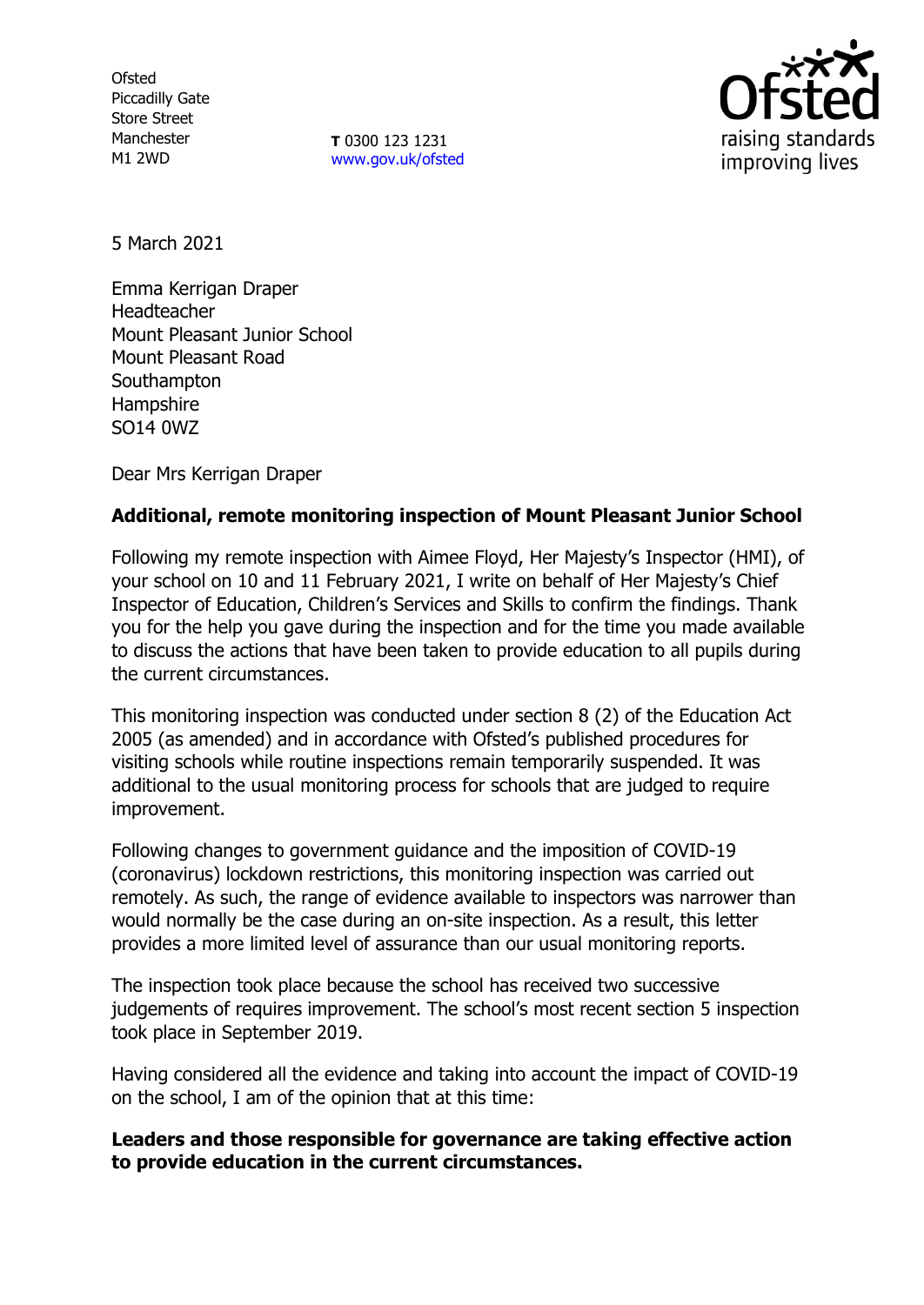

# **Context**

- At the time of the previous inspection, some members of the senior leadership team had only just taken up their posts. Since then, senior leadership has been stable. There have been several changes to the teaching staff, and new governors have joined the governing body.
- Last term, approximately a quarter of pupils accessed their education remotely for a short period of time.
- At the time of this inspection, just over one in ten pupils were being educated on site. Almost all of the most vulnerable pupils and those with an education, health and care plan (EHC plan) are attending.

## **Main findings**

- Staff are united in their efforts to ensure that all pupils experience an education during this national lockdown. The headteacher's high expectations for all pupils have not been diminished by the current challenges. Leaders are passionately committed to support all pupils and their families in these exceptional times. This includes working with families to ease the challenges faced by pupils and their parents who speak English as an additional language.
- Very strong relationships have been forged between the school and the local community. Leaders have worked hard to support many pupils to work remotely by sourcing appropriate devices and providing access to the internet. Additional support is provided for pupils and parents who are finding learning at home difficult. This includes teacher videos, emails and individual video calls. Staff also carry out regular checks on the welfare of pupils who are not attending school.
- Since the last inspection, leaders have broadened the curriculum and introduced new subject planning which raises the level of challenge and carefully builds pupils' knowledge over time. Teachers have reviewed these plans to ensure that subject content is still suitably sequenced in the current circumstances. Across most subjects, teachers have made sensible choices about the ordering of topics and creatively developed new ways of delivering their curriculum plans. However, leaders have taken the decision to pause the teaching of Spanish this term. They are aware that this subject, and aspects of other subjects which require specific practical resources, will need revisiting when this period of national lockdown is over.
- Pupils working at home and those in school have access to the same curriculum. Teachers are planning activities in bespoke weekly learning packs. Pupils learning at home come with their parents each week to collect these packs, get further feedback from their teachers and any additional resources that they may need.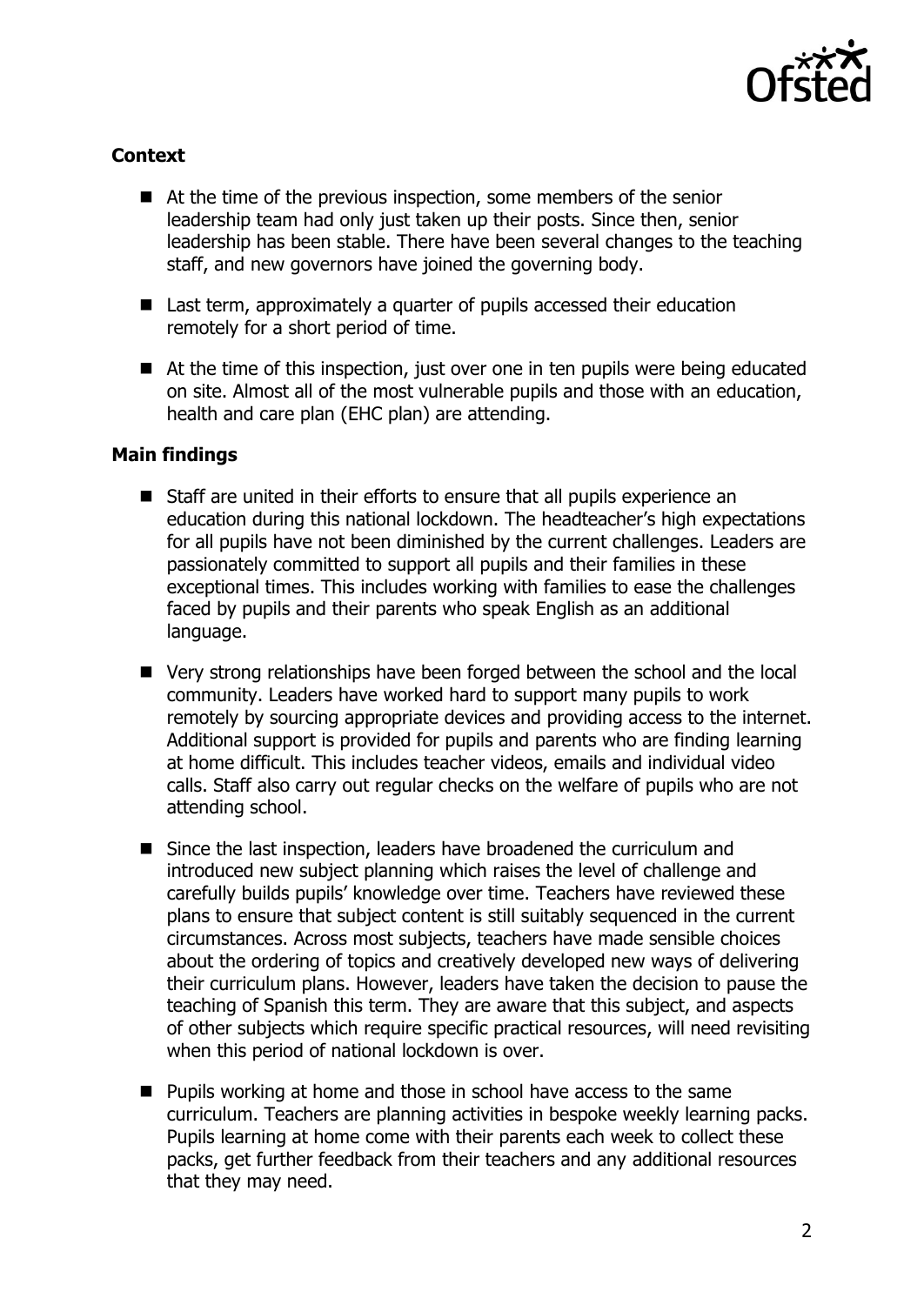

- Leaders prioritise reading as key to pupils' success. Pupils read a wide variety of texts and are supported to develop their vocabulary to talk about their learning. Currently, pupils who are in school are having regular reading sessions with staff. This includes support for pupils who need further practice in using their phonics skills to sound out words. Staff make sure that pupils learning at home get support for their phonics through the activities in their learning packs and through reading books matched to the sounds they are learning. Leaders have plans in place to continue to strengthen the teaching of phonics.
- Leaders have encouraged pupils with special educational needs and/or disabilities (SEND) to attend school. The vast majority of pupils with an EHC plan are in school and receiving specific, daily support. For pupils with SEND who are learning remotely, teachers are suitably adapting learning and assessment. This is because training for staff has improved their understanding about the different needs of the pupils and what will help them to be successful in their learning. Regular communication with families through emails, phone calls or conversations in the playground provides further guidance for parents and pupils as required.
- Governors offer practical support and challenge to leaders to help ensure that the school operates safely both on site and online. Governors have clear expectations about the improvements they expect to see. They hold leaders to account to ensure the actions being taken to provide all pupils with an education during the current circumstances are effective.
- School improvement officers from the local authority and the community trust the school belongs to have worked in partnership. Together, they have supported senior leaders and teachers well with a systematic programme of professional development over the last two years. Staff have had the opportunity to work in partnership with other local schools, local universities and have had access to curriculum training. Leaders have made effective use of this support to improve reading, mathematics and the wider curriculum provision across the school.

#### **Evidence**

This inspection was conducted remotely. We spoke to you, other senior leaders, pupils, staff, members of the governing body and representatives from the local authority and Aspire Community Trust to discuss leaders' actions to provide education to all pupils during a national lockdown.

We also looked at examples of teachers' planning and some examples of the work pupils had completed remotely. We spoke with a small group of pupils and considered the views represented in a video of pupils and parents made by the school. We looked at responses to Ofsted's online questionnaire, Parent View, including 16 free-text responses, and 33 staff questionnaires.